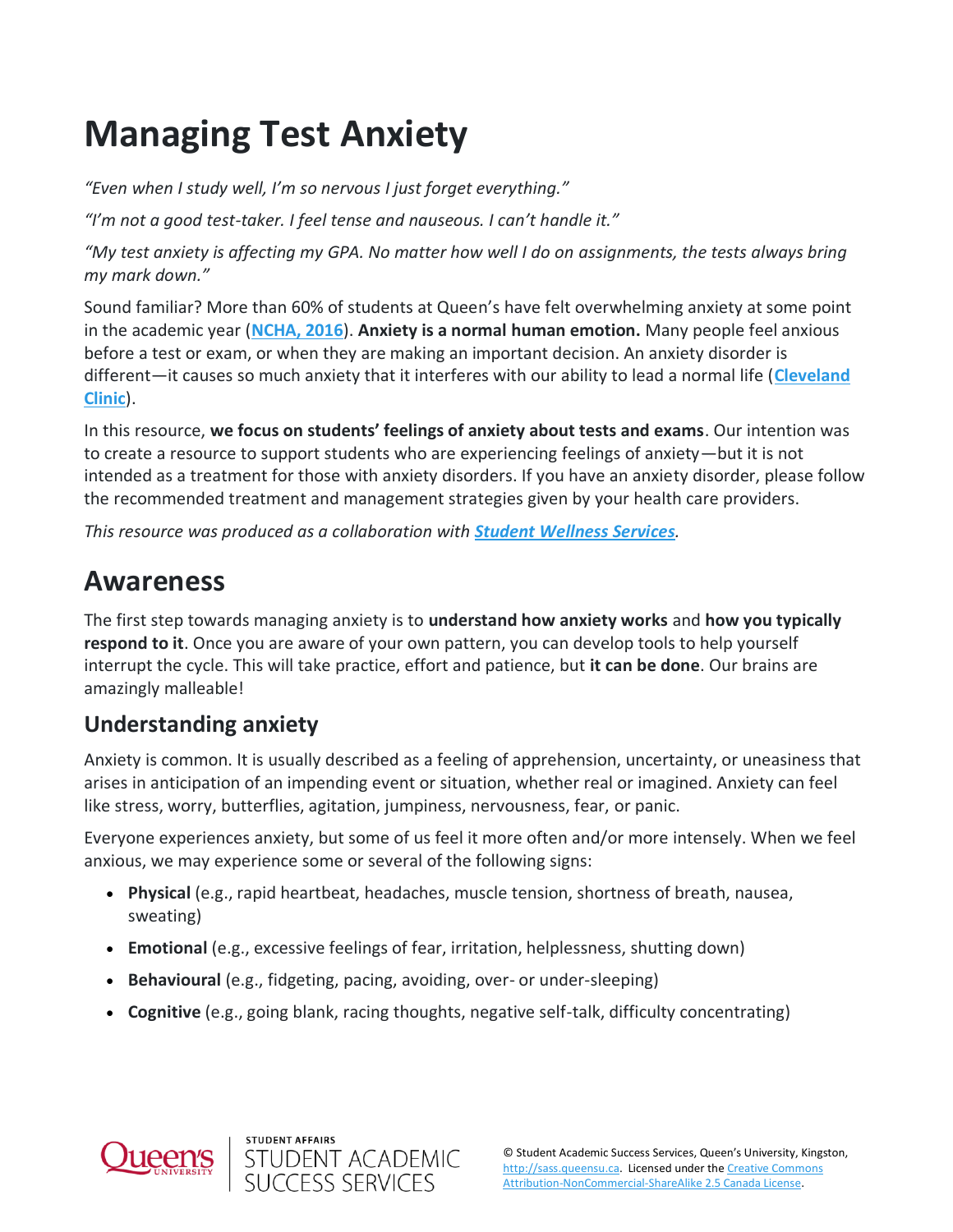## **False alarm?**

At manageable levels, anxiety can be useful because it prepares us to take action in response to a situation. It signals that something important is at stake and motivates us to make necessary changes to manage that task. It helps us to be alert and get psyched up to deal with the situation at hand.

It's normal to experience a certain amount of anxiety or nervousness before a test. But if these feelings are too intense, they may negatively affect our performance. As you become aware of your own test anxiety, try to think of it as a resource: it's there to help you face the challenge at hand.

#### **Increasing awareness**

- **Recognize your test anxiety**. How does it show up for you (e.g., as physical sensations, thoughts, emotions)? When (e.g., leading up to the test, or just on the day of)?
- **Notice how you typically respond** to your feelings of anxiety. Do you avoid situations that make you feel anxious? Do you distract yourself from your thoughts or emotions? Do you procrastinate?
- **Notice your own story**. What is your anxiety telling you? When you're feeling anxious about a test or exam, what do you say to yourself? What thoughts occupy your mind?
- **Are there other habits and patterns that might be contributing** to your anxiety? Are you getting enough good-quality sleep? Are you getting a reasonable amount of physical activity? Are you eating healthy foods? Do you have someone to talk to?
- **Have you thought about where the pressure is coming from?** It might involve sources such as your own expectations, your parents' expectations, scholarship status, judgement from peers, etc.

## **Acceptance**

Shifting your perspective on test anxiety starts with **accepting it as something that** *will* **happen**. Of course you're going to feel anxious; your test results are important to you. The key is to change your relationship with that anxiety. We cannot eliminate our feelings of nervousness and worry, but there are things we can do to **keep their intensity at a more optimal level**.

Begin by simply **acknowledging** that the uneasiness, uncertainty, and physical symptoms feel uncomfortable.

**Allow the worry** to be there. We are not going to get rid of worried thoughts—sometimes trying to do so will even strengthen our anxiety. Instead, begin to **increase your tolerance** for situations or thoughts that make you feel anxious (e.g., tests and exams). Try:

- changing your self-talk (say, "I can do this. I studied well. I know my stuff.")
- practicing self-compassion (say, "I'll do my best, and that will be enough")
- **[practicing meditation](https://www.mindful.org/how-to-meditate/)**
- learning to see emotions as information, not an order (say, "I'm getting excited to take on this challenge; I can feel it! But I won't let this feeling take over.")

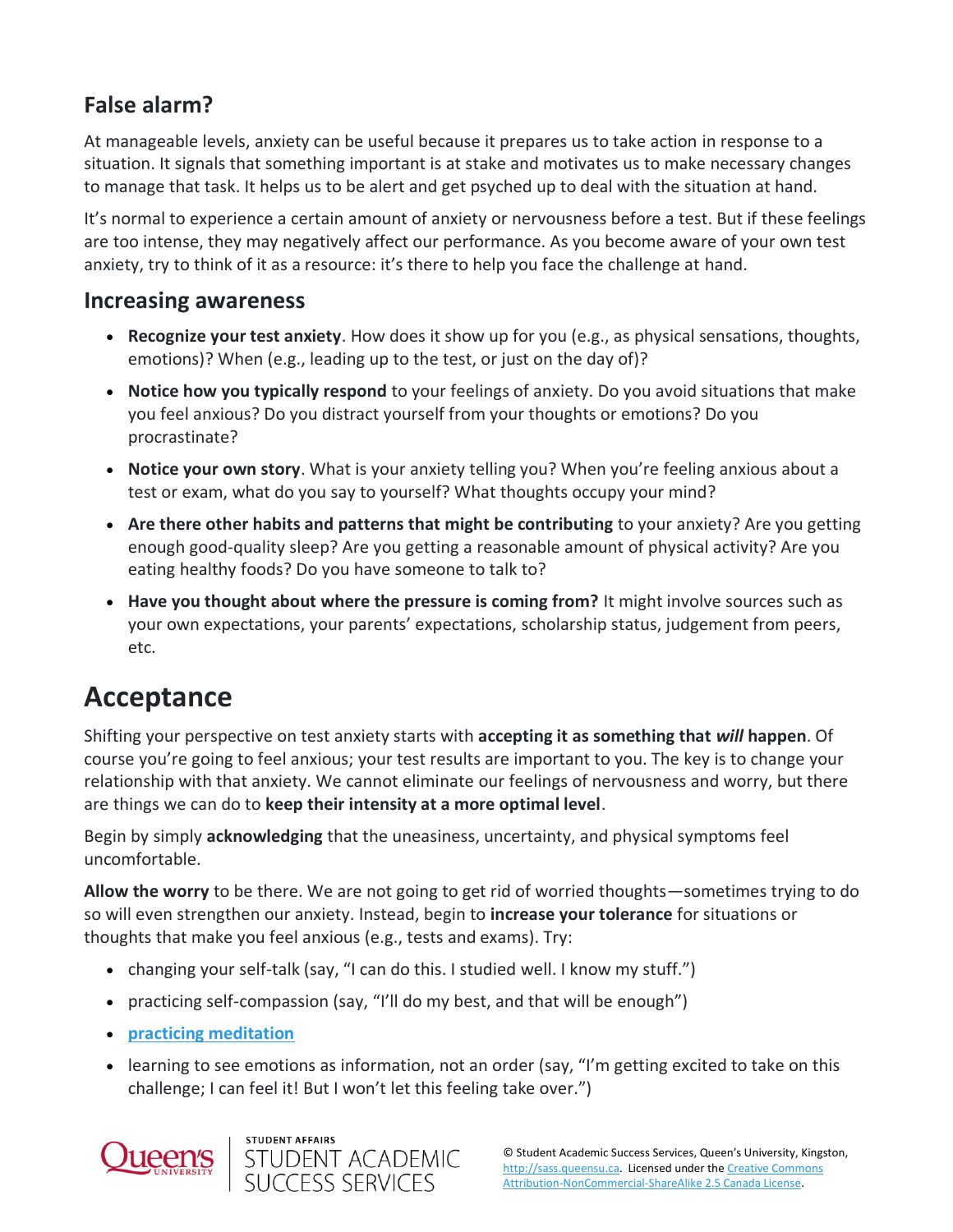- establishing pre- and post-test routines and rituals in advance (e.g., going to the room where you'll write the test to get more comfortable in the space)
- doing grounding exercises when you feel anxious.

Keep moving forward, despite your anxiety. By doing so, you will gradually retrain your brain to be less reactive. **The aim is to work with anxiety instead of resisting it or wishing it would go away**.

Working with your anxiety is the goal, but it's not easy! Be kind to yourself. **Acknowledge that it's hard** (e.g., "This feels hard for me right now. We all go through hard times. It's going to be okay—I can do this").

Being kind to yourself also means making peace with anxiety. Let go of what happened in the past (e.g., "the last time I wrote an exam, I…"). You can't change the past. Try to think instead of times when you were anxious but pushed through.

### **Acceptance strategies**

Accepting your test anxiety allows you to create some **space** between your emotions/thoughts and your reactions. This space makes room for a **response** that will help you work toward your goal of overcoming anxiety.

- Accepting that anxiety will happen gives you **the opportunity to plan out possible responses in advance**. Try **[WOOP](https://woopmylife.org/en/home)** (Wish-Outcome-Obstacle-Plan) to help yourself anticipate obstacles and make plans.
	- o **Wish**. Make a wish that feels challenging but doable. For example, *I feel overcome by anxiety in exams. I wish I felt calmer.*
	- o **Outcome**. What will happen when you reach your goal? For example, *if I felt calmer, I could think more clearly and I'd do better on the exam. That would feel great.*
	- o **Obstacle**. The main internal obstacle that keeps you from your goal. For example, *I want to feel calmer, but… (negative self-talk, poor study habits, I stay up all night worrying, etc.) prevents me.*
	- o **Plan**. What can you do to overcome your obstacle? Try framing it as an if/then. For example, *if I change my \_\_\_\_\_, then I will feel calmer and less anxious. I'll be able to think better and do better on the exam. If I feel anxious, then I'll remind myself to take deep breaths and persevere!*
- **Externalize or personify your anxiety.** Some students even find it helpful to give it a name to further separate it from themselves. When anxiety is externalized, it's easier to address it and move forward (e.g., *Ah yes, hello anxiety. I expected you to show up today. I hear you, but back off! I need to write this exam.*).
- **Reframe your perspective.** Change how you interpret your thoughts and feelings related to anxiety. You are having an intense or uncomfortable experience of a normal reaction to stress. The goal is to find a way to keep moving forward, even though you feel uncomfortable. For example, *I want to \_\_\_\_\_\_\_\_\_, so I am willing to \_\_\_\_\_\_\_\_\_\_\_\_.*



**STUDENT AFFAIRS** 

STUDENT ACADEMIC<br>SUCCESS SERVICES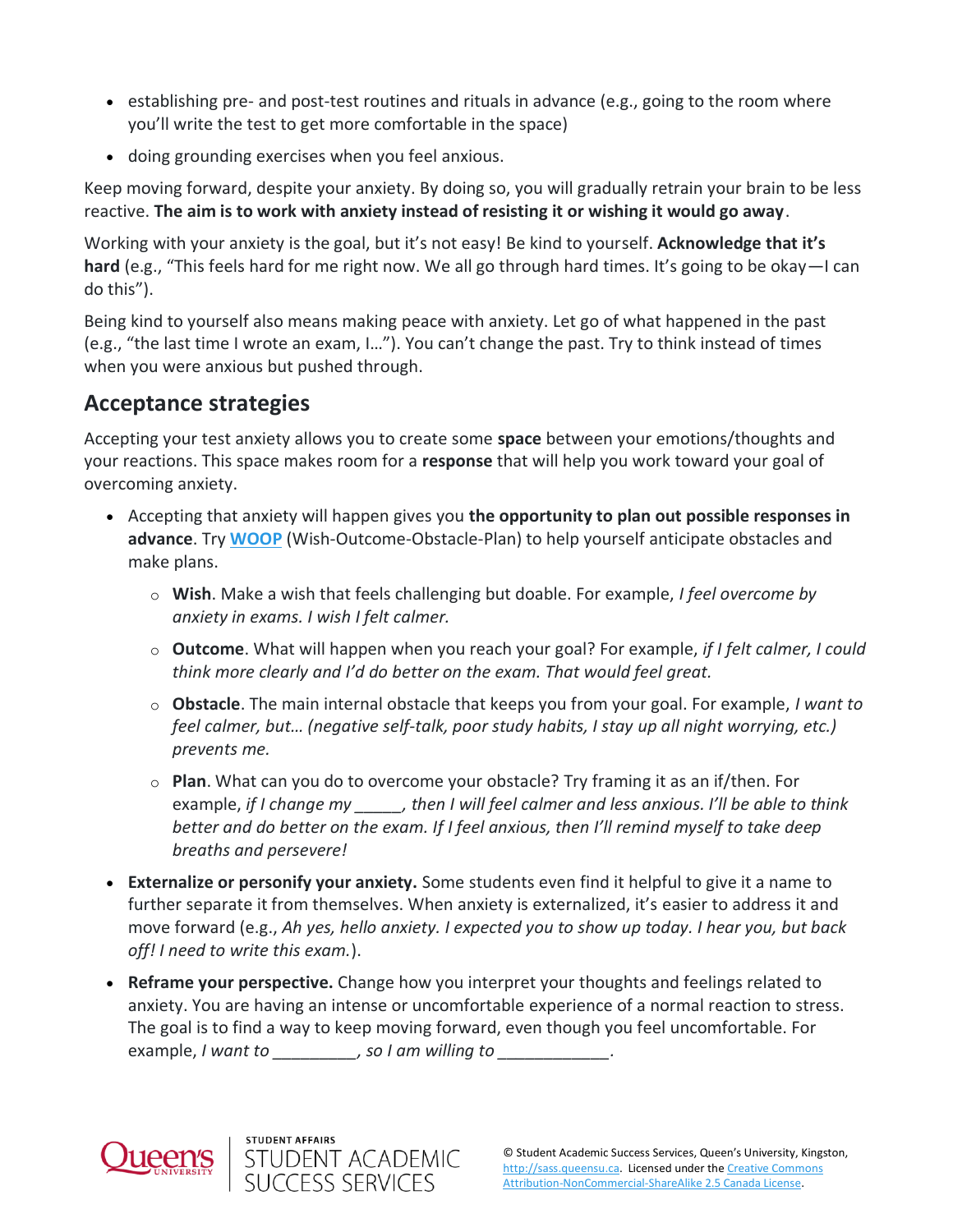## **Action**

Once you've become aware of how you experience anxiety, and have stopped resisting it and started accepting it, you're **ready to take action**. Just take it one step at a time. **Focus on micro-changes**: you don't have to change everything all at once. Pick something, even the smallest thing that you think you can achieve. What do you think you can start with?

What do you want? What are your goals? Use these to motivate yourself. Effort and perseverance are the keys.

#### **Before the test**

Effective **study habits** can help you reduce and manage your test anxiety**.** When you feel you have the tools to meet a challenge, it helps to keep stress at a more manageable, productive level. Try

> • keeping up with the workload during the semester so you don't feel overwhelmed: do a little at a time. Use a **term [calendar](https://sass.queensu.ca/sites/sasswww/files/uploaded_files/Resource%20PDFs/Term-Calendar-Template-2019.pdf)** and your **[weekly schedule](https://sass.queensu.ca/sites/sasswww/files/uploaded_files/Resource%20PDFs/Weekly-Schedule-Template-2019_fillable.pdf)** to manage your time and workload.

• **engaging actively** with the course content (when reading, when learning, when studying).

• using the course **learning objectives** (in the syllabus) as a guide to the big picture of the course.

• focusing on re-organizing material meaningfully (rather than re-reading or re-writing it) into a different format (e.g., **[a mind map or concept summary](https://sass.queensu.ca/resources/online/note-taking)**), or focusing on **[how best to](https://sass.queensu.ca/resources/online/exams)  [organize it](https://sass.queensu.ca/resources/online/exams)**, or on the connections and relationships between main ideas.

• giving yourself time to study: **[make a study schedule](https://sass.queensu.ca/resources/online/exams)** and **[use effective study](https://sass.queensu.ca/resources/online/exams)  [methods](https://sass.queensu.ca/resources/online/exams)** like summarizing, memorizing, understanding, elaborating, and self-testing.

• **over-learning** the material. **[Understanding, application, and analysis](https://sass.queensu.ca/sites/sasswww/files/courses/academics-101/#/)** are all important, but so is memorization. **Drill, drill, drill** on the material you just have to memorize.

• **visiting the room** where you will write your test or exam. You might even study there, if possible.

In terms of your **mindset**, try

• **visualizing yourself** successfully writing the test. Imagine what your positive energy feels like and how it drives your performance.

• **noticing your thinking.** We can't always control the thoughts that arise but we can control how we respond to them. Thoughts are like background noise in your head, and this noise can affect your focus, motivation, confidence, and ultimately your performance. Make sure your thinking makes you feel empowered and confident.

• **avoiding procrastination.** Reduce the number of situations in which you'd have to practice self-control. Just as you might avoid buying cookies so you won't have to resist eating them, set yourself up for success by establishing good practices.



**STUDENT AFFAIRS** 

STUDENT ACADEMIC<br>SUCCESS SERVICES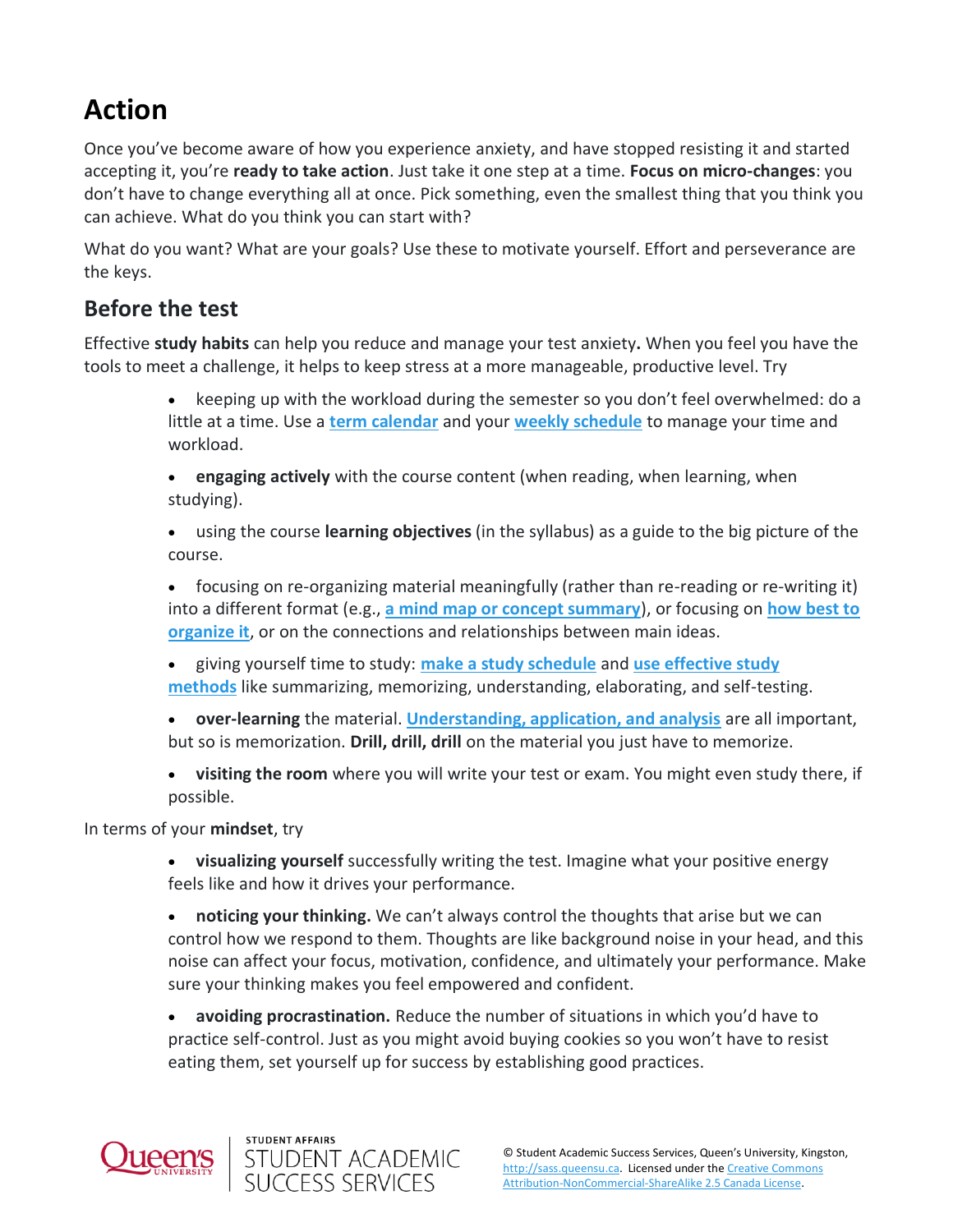• **use encouraging words with yourself** (e.g., "I can do this," "I'm prepared") when you notice thoughts of self-doubt.

### **During the test**

Before you go in to write the test…

- Stop studying at least an hour before the test or exam. Give yourself a break instead: have lunch, go to the gym, get some fresh air. Run a flight of stairs to release some nervous energy! Tell yourself, "I'm excited."
- Keep yourself calm: put on headphones, find a quiet space, engage with **[a mindfulness app](https://play.google.com/store/search?q=mindfulness&c=apps)**. Don't engage with friends/classmates who are stressing or cramming!
- Do a brain dump of your worries. Write them all out, then categorize them: which ones can you do something about and which ones are just background noise? Leave your worries at the door when you go to write the test.

Just before you write, or while you're writing…

- It can be helpful to **have a routine to follow**. Routines help to smooth the transition into the testtaking process. For example, do some grounding exercises before you begin, do a brain dump before you start answering questions, or start with the questions you know, to warm up and build confidence.
- Make sure you have some water to drink and maybe some gum or a candy.
- Check out some strategies for **[taking different types of exams](https://sass.queensu.ca/resources/online/exams)**.

#### **After the test**

Overcoming test anxiety involves building a skill set and forming new habits and routines—this effort takes time and practice! Remember, you're focusing on micro-changes.

Taking time to **reflect** after the test will help you build your skills. Then make a plan for next time.

Reflect on…

- what **went well** (improvements in your thinking, your breathing, your ability to engage with the test material, your memory, etc.)
- what **you learned** about how you experience test anxiety
- what you might like to focus on improving the **next time** you write a test. Do you need to do some problem solving? Get help from a professor? Change your approach?

Reward yourself! Give yourself **a tangible reward** after a test to celebrate.

## **Grounding Exercises**

When you're preparing for or writing a test and anxiety takes hold, you can try some **grounding exercises**. Grounding techniques can help you regain your mental **focus** when you are experiencing an intense emotional state. They won't eliminate anxiety—they are strategies to help you tolerate the

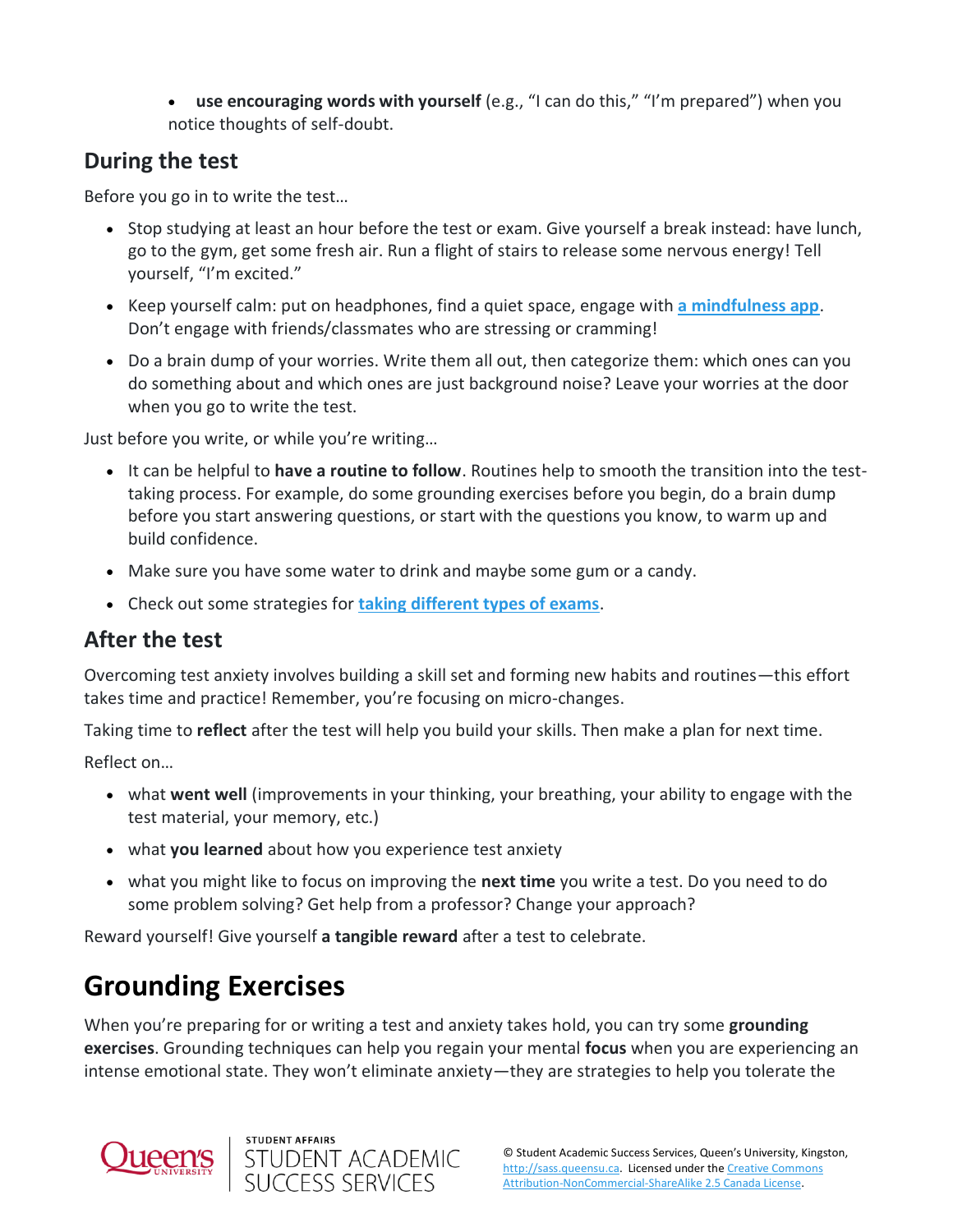discomfort. By engaging your senses, you divert your mind away from anxious or stressful thoughts and into the moment.

You can do all of these exercises in an exam, without disturbing others or calling attention to yourself. Practice them in advance so you know how to do them.

### **You can try...**

- **squeezing lemons.** Place your hands by your side or in your lap. Imagine you are holding a lemon in each hand. Squeeze your fists tight for 30 seconds. Direct your excess energy/tension into your hands and notice your muscles tightening. Now drop the lemons and feel the tension release as your muscles relax.
- **the 5-4-3-2-1 game.** Name 5 things you can see in the room, 4 things you can feel (chair on my back, cold hands, etc), 3 things you can hear, 2 things you can smell (or 2 things you like the smell of), and 1 taste in your mouth and then state 1 good thing about yourself.
- **finger breathing.** Spread the fingers of one hand out like a star, palm facing up. Take the index finger of the other hand and place it at the base of your thumb on the open hand. Inhale as you move your finger from the base of your thumb to the tip. Pause. Exhale as you bring your finger down the other side of your thumb. Pause. Inhale again as your finger moves to the tip of your finger. Repeat until you have done traced all your fingers. Repeat.
- **chair body scan**: Sit comfortably with your hands in your lap. Lower your gaze or close your eyes. Direct your attention to your feet on the floor. Now move your attention to your body resting in your chair. Let the chair take the weight of your body. Notice your back in contact with the back of the chair. Let your shoulder relax. Let the muscles around your mouth relax, around your eyes, your forehead. Relax your tongue.
- **rhythmic breathing.** Here are some options:
	- $\circ$  inhaling for a count of 4, holding for 7, exhaling for 8; or
	- o inhaling for 4, exhaling for 8; or

**STUDENT AFFAIRS** 

STUDENT ACADEMIC<br>SUCCESS SERVICES

- o belly breathing (also called **[calm breathing](https://sass.queensu.ca/sites/sasswww/files/uploaded_files/Resource%20PDFs/CalmBreathing.pdf)**).
- **supportive self-talk** and **affirmations.** For example, "I'm getting excited to take on this challenge," "A little stress is going to help me do well on this test," "This test is not a measure of my worth as a person. It's one tiny point on my academic path," and "I can do this. I studied well. I know my stuff."

Finally, because overcoming anxiety is a process, it's important to take care of yourself on a day to day basis—not just when you have a test coming up. Build in strategies for regular stress management and self-care (e.g., quality sleep, healthy habits, reducing coffee intake, spending time with friends and family).